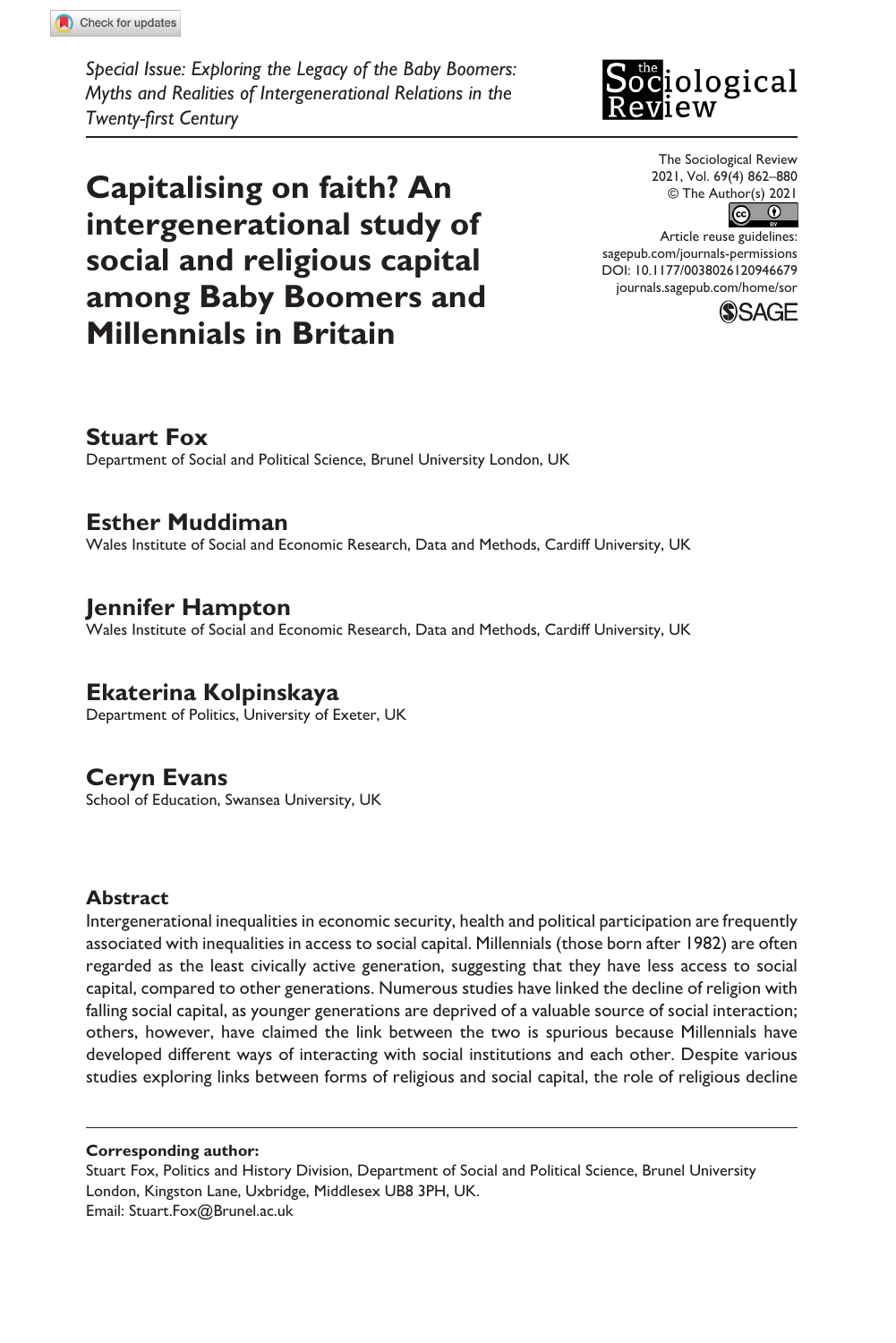in contributing to the intergenerational inequalities of today remains unclear. This study examines how religious capital is related to social capital for Baby Boomers and Millennials in the UK. Our analysis shows that while lower levels of religious capital are contributing to lower levels of social capital among Millennials, religious activity is also a more effective source of social capital for Millennials than their elders. We discuss possible interpretations of our data, including exploring whether greater religious engagement among Millennials may protect against intergenerational inequality and conflict.

#### **Keywords**

Baby Boomers, generations, intergenerational conflict, Millennials, religion, religious capital, social capital

## **Introduction**

It is widely argued that religion provides opportunities for individuals to broaden and deepen social networks, acquire knowledge and information, and develop skills that can be used in other realms of social life to achieve individual and community objectives (Caputo, 2009; Putnam, 2000; Putnam & Campbell, 2010; Sleeper, 2007). In other words, religious activity, belief and interaction can act as a form of social capital, which can be described as 'religious capital' (Caputo, 2009). Social capital is associated with a host of individual and communal benefits, and inequalities in social capital with inequalities in the realisation and/or distribution of individual and communal goods. These include political participation and representation, employment prospects and economic security, crime, education, mental health and life satisfaction (Bourdieu, 1985; Coleman, 1988; Li et al., 2005; Putnam, 2000, 2015; Rahn & Transue, 1998; Welzel et al., 2006; Whiteley, 2012).

An increasingly prominent dimension of inequality in Western societies is *intergenerational inequality*: inequalities between people of different ages, and in the social, economic and political conditions they experienced at the same age but at different points in time. Individuals born since the 1980s, for example, face far more economic insecurity when negotiating the transition to adulthood than did those born in the 1950s – wages are lower, they face more competition for low-skilled, secure jobs from migration, and markers of economic security (particularly houses) are far more expensive (Kingman, 2016, 2018). While they have greater access to education than their elders, they must pay tuition fees for university and the greater frequency of graduates means the economic benefit of a degree is reduced (Kemp-King, 2016; Nie et al., 1996). Younger people also receive less support from the state in other areas, particularly welfare (such as housing benefits and childcare) (Furlong & Cartmel, 2012).

A growing literature shows that there are also large generational differences in social capital, driven by people born since the 1980s being less likely to interact with the traditional institutions that have shaped social networks – such as local communities, community associations or trade unions (Hall, 1999; Heath, 2015; Putnam, 2000; Whiteley, 2012). The beneficial impact of social capital on economic, social and political outcomes leads some to argue that such generational differences contribute to wider societal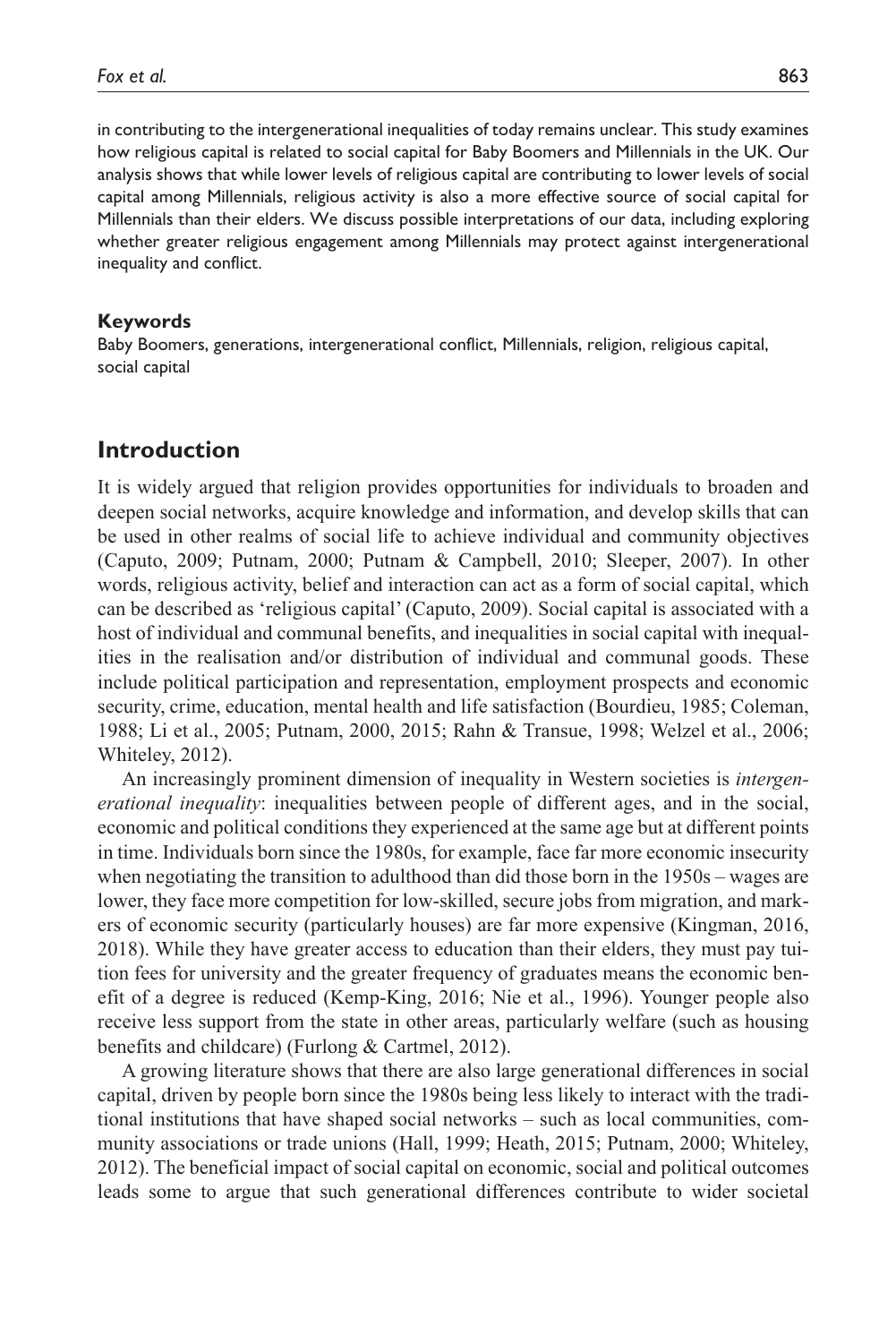intergenerational inequality (Flanagan et al., 2012; Putnam, 2000, 2015; Whiteley, 2012). Related to this is the lower tendency of younger generations to engage with religion (either through holding religious beliefs or identities, or participating in religious activity), which results in them having less religious capital, and so ultimately less social capital (Clements, 2015; Park & Smith, 2000; Putnam & Campbell, 2010). Through its beneficial impact on social capital, therefore, the generational decline of religious engagement may indirectly contribute to wider social, economic and political intergenerational inequalities.

An alternative theory argues that rather than disengaging from traditional social and religious institutions younger people are developing *different* relationships with them, based less on loyalty and deference and more on flexible associations that suit their values and lifestyles (Becker & Dhingra, 2001; Dalton, 2013; Wuthnow, 2002). They also employ new means of developing and maintaining social networks without the need for community interaction, particularly through information and communication technology (ICT) (Norris, 2002; Welzel et al., 2006). Rather than a decline of religious capital contributing to a decline of social capital, therefore, this perspective argues that younger generations develop different forms of social capital that still constitute a valuable social, economic and political resource. This perspective suggests that declining religious engagement would be, therefore, unlikely to contribute to intergenerational inequalities in social capital.

These alternative perspectives have received limited attention in research on how religion is related to social capital and the role played by both in explaining intergenerational inequalities. Studies of the link between them employing methods sensitive to generational differences are rare, and little account is taken of both the multifaceted nature of religion and the evolution of civic behaviour through which younger generations are argued to develop social capital (Driskell et al., 2008; Jennings & Stoker, 2004; Putnam & Campbell, 2010). We address this by using multidimensional indicators of both religious and social capital, and examining how the relationship between religious and social capital differs between generations in the United Kingdom (UK), focusing on two generations frequently identified as being at opposing 'extremes' of socio-economic and political inequality: Post-War/Baby Boomers (born between 1946 and 1958), and Millennials (born after 1982). Our analysis offers some support to the theory that religious decline contributes to intergenerational inequality, showing that Millennials' more limited engagement with religion contributes to lower levels of social capital, even when a measure of the latter better suited to capturing generational differences in social interaction is used. We also find evidence, however, that the relationship between religion and social capital is changing, with religious participation and belief frequently having a more positive effect on some forms of Millennials' social capital than Boomers'. While Millennials tend to have *less* religious capital than Boomers, it can be *more effective* in allowing them to access social capital. That said, our research also questions whether religion is quite as valuable a source of social capital as is often claimed, with our analysis frequently showing that the positive effect of religion on social capital is small or negligible. While religion is a potential source of social capital, therefore, it is not fair to say that simply getting more young people to engage with it would make a large difference to their social behaviour.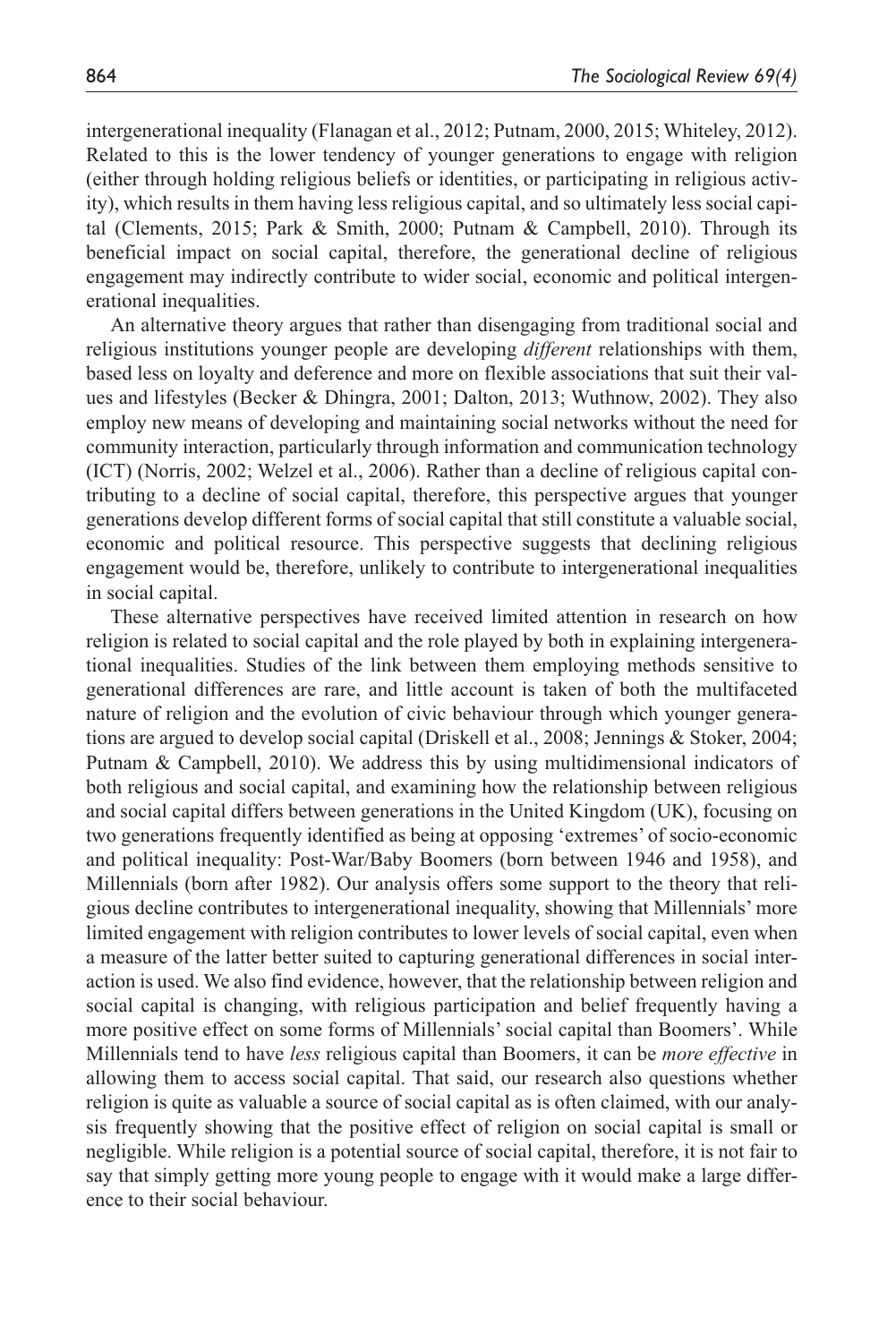We begin by outlining theories of the link between religion and social capital, and how the two can contribute to intergenerational inequalities. This is followed by an outline of the research design, before results are presented. The discussion considers potential interpretations for our findings, while the conclusion outlines the implications for intergenerational inequalities and highlights avenues for future research.

# **Social capital and religion**

Social capital is conceptualised as a resource derived – for both individuals and communities – from social interactions (Coleman, 1988; Putnam, 2000). This resource can be utilised for the realisation of individual and collective goals relating to economics, politics, health and leisure. Social networks are valuable sources of social capital because they directly and indirectly underpin interaction: people can engage in collective endeavours with others they know, and access resources that facilitate such endeavours, such as information, support and encouragement (Putnam, 2000; Verba et al., 1995). Religion has long been viewed as a 'wellspring' of social capital (Sleeper, 2007) because it provides resources – often identified as 'religious capital' (Caputo, 2009) – that facilitate civic participation and the development of social networks (Greeley, 1997; Putnam & Campbell, 2010; Wuthnow, 1991).

We define religious capital as a specific variant of social capital linked to religiosity. To 'be religious' is more than an individual's identification with a community; it represents the beliefs they hold and the influence of these beliefs on daily life; their social, moral and political values; and their behaviour (Clements, 2015; Driskell et al., 2008; Lam, 2002; Park & Smith, 2000). Religious communities provide a framework reflecting both a common institution and shared beliefs around which social networks can be based. Participating in religious activity, such as attending services, brings people into contact with members of that network and develops bonds (King & Furrow, 2004; Putnam & Campbell, 2010; Wuthnow, 1992). In addition, some religious values promote civic activity that can broaden people's social networks (emphasising, for example, the moral importance of helping those in need, which could encourage participation in schemes to feed the homeless), and religious activity can aid the development of civic skills that can be transferred to other social arenas (Becker & Dhingra, 2001; Driskell et al., 2008; Lam, 2002). There is some debate as to whether religion enhances bridging social capital (i.e. bringing people together who do not know each other well), bonding social capital (i.e. deepening existing relationships) or both, and the extent to which this varies between religious communities (some of whom are engaged across faith groups more than others). Dinham et al.'s (2009) assessment is that most religious communities tend to enhance both forms of social capital, by providing a means through which people can broaden their social networks and meet people whom they may otherwise have little reason to encounter, and deepening bonds through shared experiences. It is highly likely that there are differences in the nature of the effect of religion on social capital, however, that are extremely difficult to detect in survey research.

# *Decline or transformation?*

The dominant explanation offered for declining social and religious capital is generational replacement: new generations are developing habits that make them less likely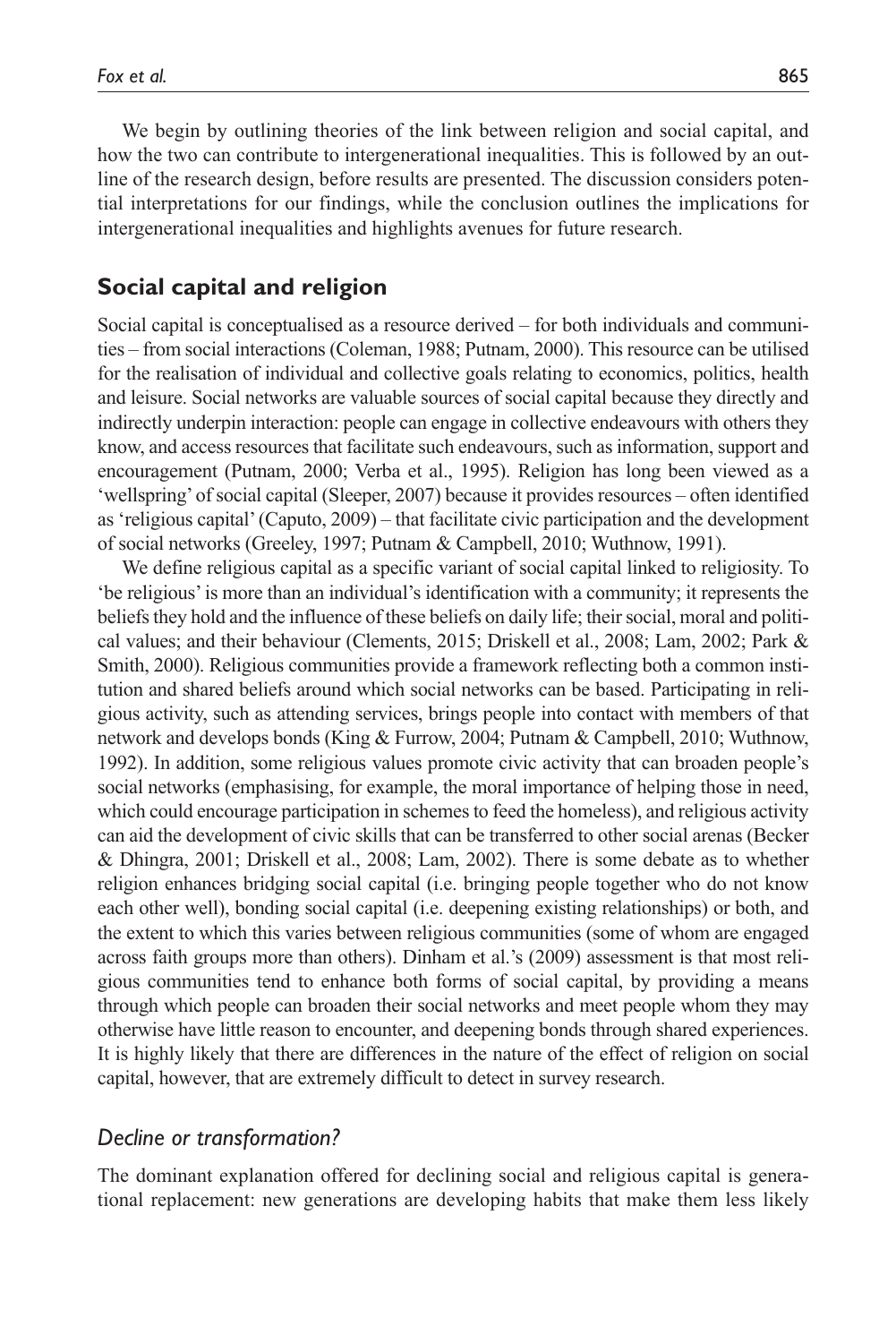than their predecessors to hold religious beliefs, identify with religious institutions or communities, and participate in religious activities (Caputo, 2009; Clements, 2015; Putnam, 2000; Smith & Denton, 2005). This reflects their distinctive formative socialisation: the influences and experiences during adolescence that shape the values and behavioural habits we express throughout our adult lives (Grasso, 2014; Jennings & Stoker, 2004). Changes in the social environment of successive generations can lead them to develop distinct values and/or habits that change the way they interact with society and each other, and so give rise to generational differences.

A range of substantial societal changes – including political (such as falling party identification and class dealignment), economic (such as globalisation or the erosion of welfare for young adults) and technological changes (such as the development and expansion of ICT) – have led to Boomers and Millennials being socialised in very different circumstances, which some argue leads Millennials to develop habits that depress community interaction (Furlong & Cartmel, 2012; Putnam, 2000; Wattenberg, 2012), and religious participation (Putnam, 2000; Rahn & Transue, 1998; Wuthnow, 2002). This leaves them with less social and religious capital. The rise of ICT is a particularly important feature of Millennials' socialisation. Putnam (2000) famously identified television as a key cause of declining social capital because it removed the need for people to interact with each other to alleviate boredom or stay informed about current affairs. Critics argue that the development of the Internet and social media have compounded this, further undermining the need for people to physically participate in their communities to maintain social networks (Geraci et al., 2019; Skocpol & Fiorina, 2004). Younger generations are also argued to be more likely to be sceptical about hierarchical, mass membership social institutions that constrain individual autonomy (Bauman, 2000; Dalton, 2013). If Millennials have less need and desire to interact with people in their neighbourhoods, or to affiliate with traditional institutions that have provided the basis for social networks in the past (such as community associations or religion) it follows that they will develop less social and religious capital, with the latter compounding their lack of the former.

Others are more optimistic, however, arguing that while Millennials may be less likely to interact with *traditional* institutions, this does not necessarily equate to religious or social disengagement. Instead, they are developing *different* ways of forming social networks and engaging with religion, thereby developing religious and social capital in new ways (Becker & Dhingra, 2001; Smith & Denton, 2005; Welzel et al., 2006; Wuthnow, 1992). Luckmann (1996) and Becker and Dhingra (2001) point to the 'privatisation' of religion, in which religious beliefs and behaviour have become increasingly varied, leading to 'a shift in the locus of religious authority from sacred texts and religious officials to one's own individual judgement and conscience' (Becker & Dhingra, 2001, p. 318). Existing studies suggest that young people are more likely to view religious affiliation as a reflection of shared values (elected), rather than an expression of social identity (ascribed characteristics), and are more selective in their religious beliefs and practices, resulting in more varied or 'patchwork' religious identities (Dinham et al., 2009; Luckmann, 1996; Wuthnow, 2002). Moreover, trends of self-identifying with a religious denomination yet not engaging with its routine practices hint at younger generations being less *traditional* in terms of religious observance, but not necessarily less *spiritual* (Wuthnow, 2007).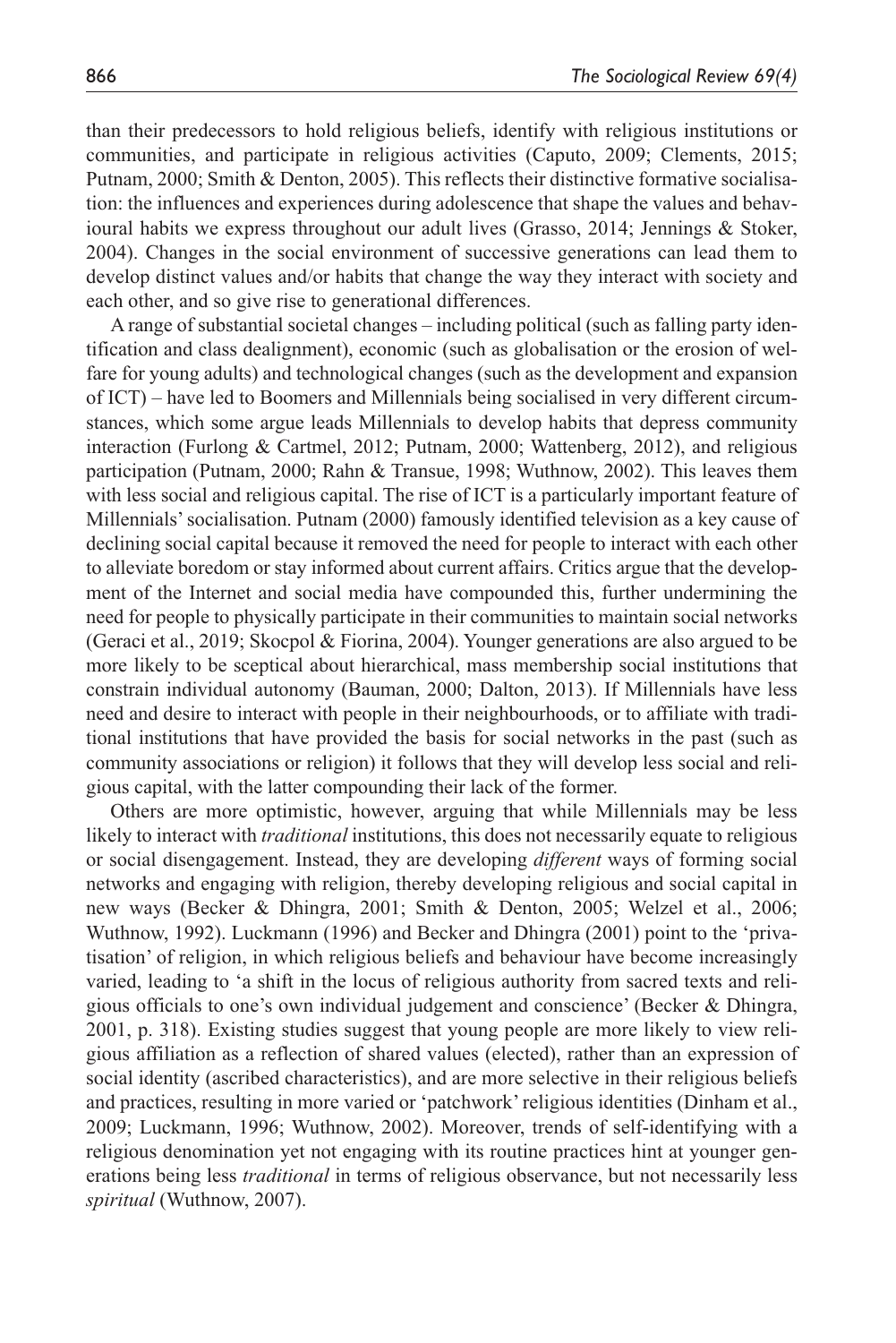Similarly, even if Millennials do tend to maintain their social networks with less faceto-face interaction and more online or mediated communication, this alternative perspective argues that this does not necessarily mean that they cannot access the same benefits from their social networks as their elders: they can still, for example, obtain information and be mobilised to participate in civic or political activities; and can feel more influential when doing so as a result (Dalton, 2013; Welzel et al., 2006). When looking for behavioural manifestations of social capital, therefore, a focus on 'traditional' activities may fail to account for the impact of social evolution on the way younger generations participate in their communities (Becker & Dhingra, 2001; Dalton, 2013; Norris, 2002; Welzel et al., 2006).

## **Research design**

Using data from the UK's Household Longitudinal Study (UKHLS), we examine the links between religion – in terms of activity, belief and identification – and a range of indicators of social capital. The UK is chosen for several reasons: first, it is a context in which intergenerational inequality and conflict are apparent in numerous areas of life (including health, economic security and politics); second, it provides an alternative to US-dominated literature on religion; and third, while religion and religious institutions have in some ways become more prominent in the UK – through the delivery of welfare and public services and the increasing salience of Islamophobia and anti-Semitism in political debate, for example – its overt social and political role has declined, making it an appropriate case to test the theories that younger generations' relationships with religion are weakening or changing (Bruce, 1996, 2013; Clements, 2015; Dinham, 2009; Johnsen, 2013).

UKHLS is a large, household-based panel study of the UK population, with the earliest respondents recruited in 1991 as part of the British Household Panel Survey (BHPS). To measure social capital without over-reliance on 'traditional' indicators, we employed a multidimensional operationalisation consisting of both attitudinal and behavioural measures: associational membership, social trust and charitable giving (King & Furrow, 2004; Li et al., 2005; Putnam, 2000; Welzel et al., 2006).<sup>1</sup> Each was converted to a series of dummy variables, indicating whether respondents reported being members of any community associations, whether they agreed or strongly agreed that their neighbours could be trusted, and whether they had donated money to charity in the previous year (with 'charity' meaning whatever the respondent understood it to mean).<sup>2</sup> These are based on self-reported behaviour and attitudes from respondents, meaning they are subject to a number of biases (including social desirability, recall and response) that cannot be effectively controlled for in an analysis – they can only be mitigated against through the use of the UKHLS large sample and high quality data collection.

Religion was also measured using several indicators to reflect its multidimensional nature and recognise the more varied relationship younger generations may have with it. While UKHLS includes respondents from a range of religions, it is dominated by Christians (reflecting the wider UK population), meaning that the analysis focuses primarily on the way Christian identification, belief and participation is associated with social capital. Following Clements' (2015) approach developed for the study of religion in the UK, we use a three-dimensional operationalisation: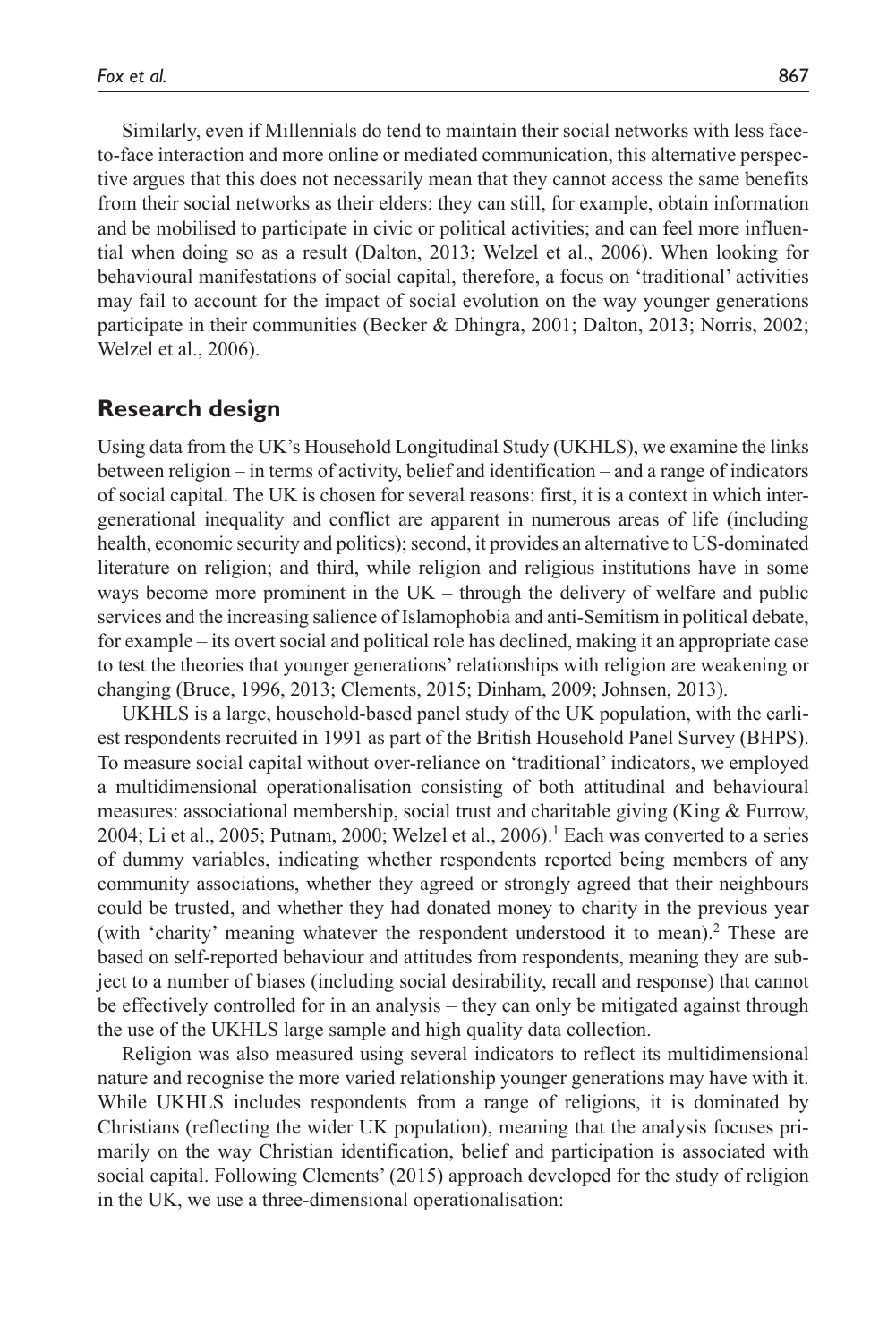

**Figure 1.** Belonging, i.e. religious denomination membership by generation (%). Source: UKHLS. Sample details described below.

- 1. 'Belonging', referring to an individual's affiliation with a religious community and measured using self-declared affiliation.<sup>3</sup> Different variables were created for each Christian denomination to reflect the potential for them to have differing effects on social capital because of distinctions in their institutional organisation, beliefs, worship practices and history (Driskell et al., 2008; Kolpinskaya & Fox, 2019; Lam, 2002). Variables identified Anglicans, Catholics, Presbyterians, Baptists, Methodists, 'other Christians' and 'non-Christians', with those of no religion the reference category. The proportions of Millennials and Boomers within each religious category are shown in Figure 1.<sup>4</sup>
- 2. 'Behaving', referring to religious participation, such as going to church or praying. It was measured using self-reported frequency of attendance at religious services, with variables identifying those who attend 'at least once a year', 'at least once a month', 'at least once a week', and 'never' as the reference category. Selfreported measures of religious participation are well-known to face problems with social desirability and recall bias that lead to over-reporting (Hadaway & Marler, 1998). This is not though to undermine comparisons between Millennial and Boomers participation, however, because there are no indications of such biases have differential effects across generations. This data are illustrated in Figure 2.5
- 3. 'Believing', referring to belief in religious tenets or doctrine and the strength of that belief. Measures of specific beliefs are not available in UKHLS, but a measure of the importance of religion in daily life is provided: this was used to indicate both the holding of a belief (someone with no religious beliefs is unlikely to say they have a large impact on their lives) and the strength of it (someone who holds the strongest beliefs is expected to feel that it has the greatest impact on their lives). Variables identified respondents for whom their religion made 'a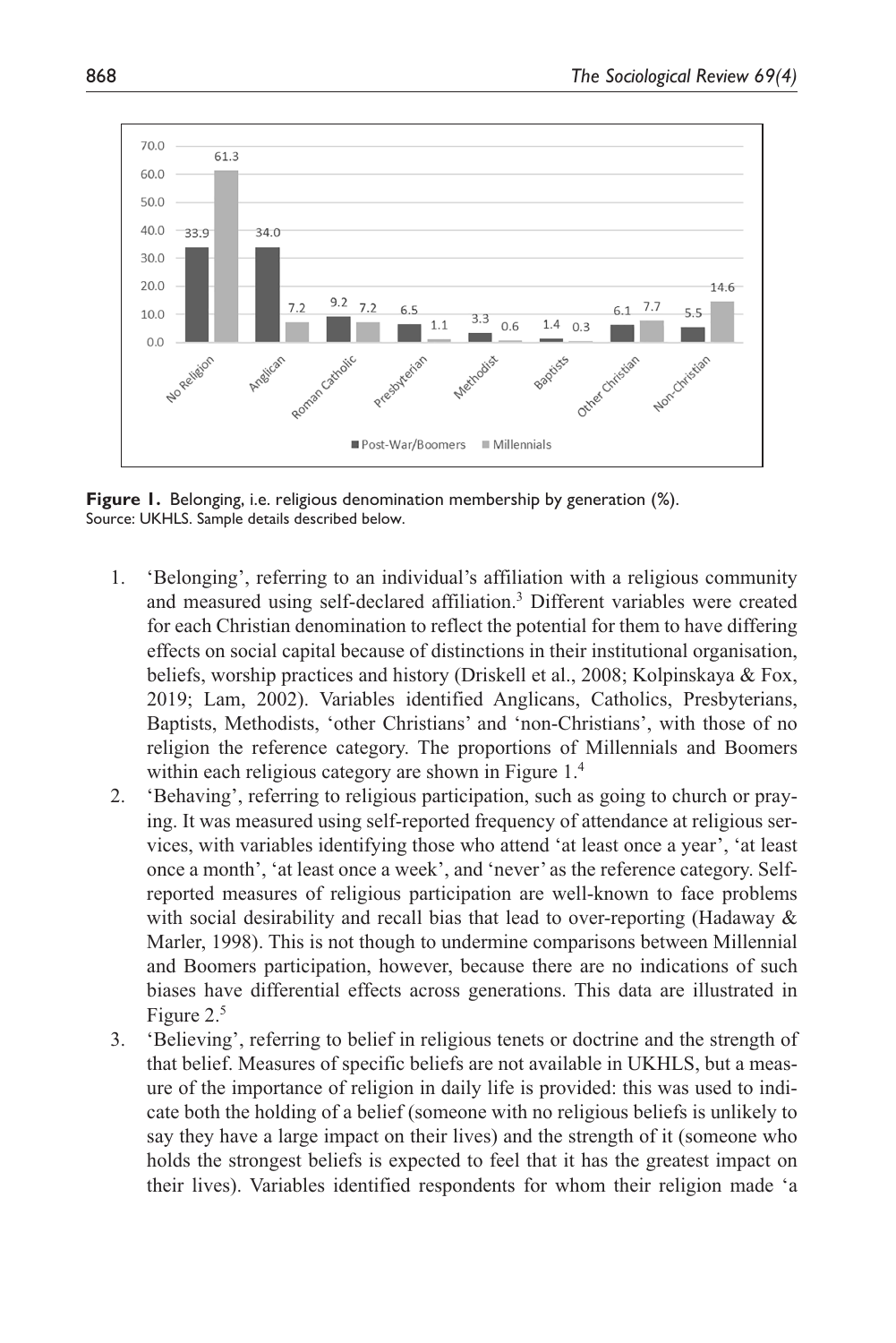

**Figure 2.** Behaving, i.e. religious attendance by generation (%). Source: UKHLS. Sample details described below.

little difference', 'some difference' or 'much difference', with 'no difference' the reference category. These are illustrated in Figure 3.6

Our sample included all Post-War/Baby Boomers (born between 1946 and 1958) and Millennials (born after 1982) in the UKHLS panel. The Boomer generation is frequently identified as being the most engaged with politics, their communities and religion, as well as on the 'winning side' of intergenerational inequalities (for example, not paying tuition fees to attend university and benefitting from steep increases in the value of property), while Millennials are typically on the 'losing side' and identified as the least civically or religiously engaged or leading the way in developing new relationships with religion and their communities (Dalton, 2013; Furlong & Cartmel, 2012; Grasso, 2014; Jennings & Stoker, 2004; Norris, 2002; Putnam, 2000). Respondents were assigned to a generation based on their year of birth, depending on the period in which those individuals would have spent the majority of their formative years (i.e. the ages between 15 and 25) (Grasso, 2014).

The analyses were conducted on (long) panel data created by pooling observations from BHPS Waves 1–19 and UKHLS Waves 1–4 and stacking by wave (Wooldridge, 2013).7 Respondents from Northern Ireland were omitted because of the substantially different – and more salient – role played by religion in social life and politics relative to Great Britain. Fully controlled random-effect logistic (Gaussian) regression models were used to model the effect of each dimension of religion on each dimension of social capital for both generations.<sup>8</sup> As the measures of religion were either time-invariant or very slow-changing, random-effects model specifications were favoured (Becketti, 2013), which allow for smaller standard errors than the corresponding pooled OLS estimators given the large sample size (Wooldridge, 2013). Separate analyses were run for each generation, to allow for any differences in the religion/social capital relationship to be highlighted without the need for extensive interaction effects. Subsequent models run on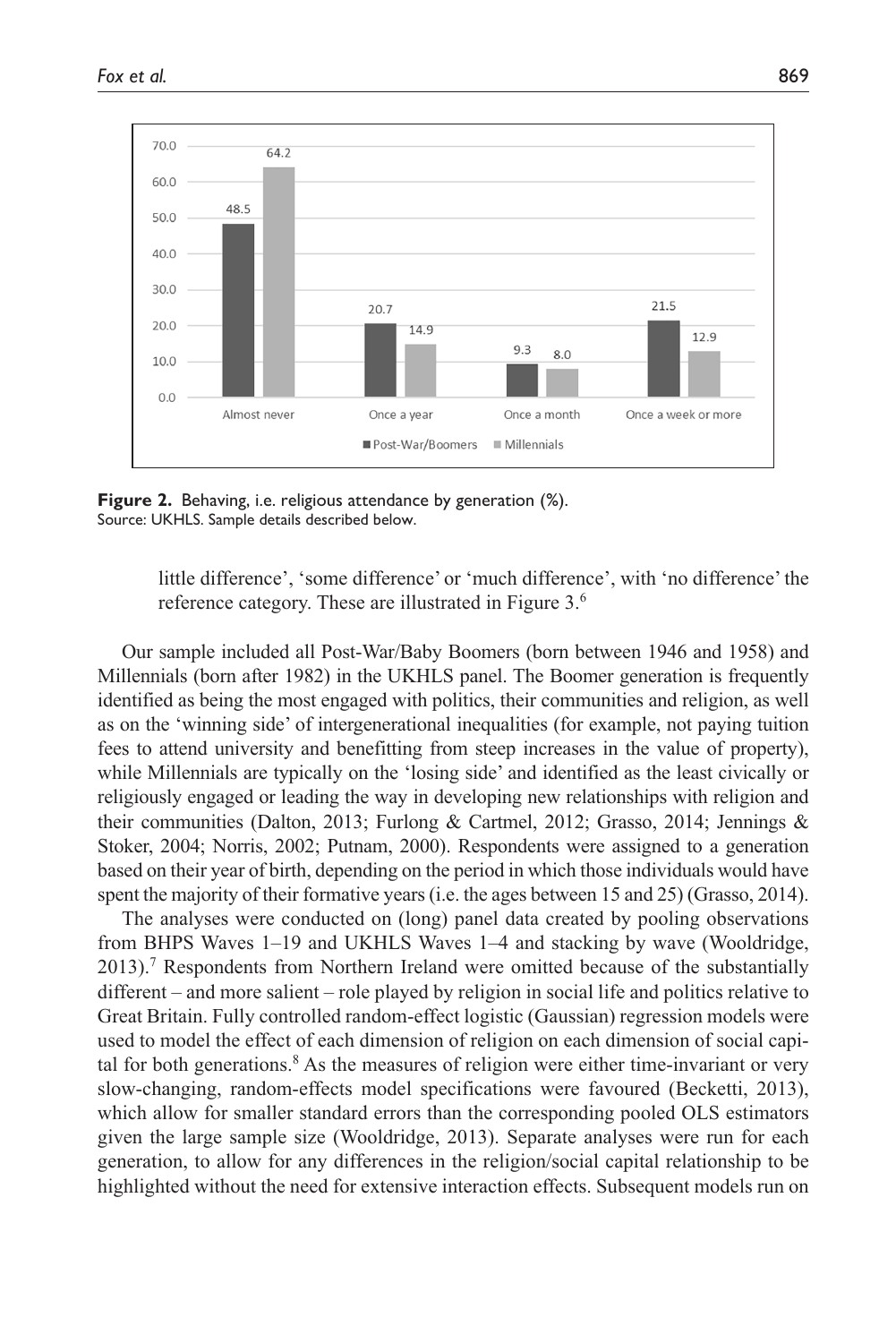

**Figure 3.** Believing, i.e. religion makes difference in one's life by generation (%). Source: UKHLS. Sample details described below.

the full sample included the interactions, however, so that their statistical significance could be examined. The data were not weighted owing to the likelihood that this would unnecessarily over-complicate models and offer little to the objective of establishing the internal validity of theoretical relationships between the variables (Gelman, 2007).

To aid interpretation and comparison, predicted probabilities were calculated, showing the probability (expressed as a percentage) of being a member of a community association, trusting one's neighbours or donating to charity for each independent variable, while accounting for the control variables.<sup>9</sup> We included controls based on traits related to civic participation and social capital in the literature, including age and life cycle events such as marriage, having children, completing full-time education and health; social and economic resources such as occupational social class, financial status and education; and respondents' integration into their communities and social support networks, including length of time residing in their current community and whether they felt there was anyone they could talk to (Hall, 1999; Li et al., 2005; Putnam, 2000; Smets, 2016; Verba et al., 1995; Whiteley, 2012; Wuthnow, 2002). We also included sociodemographic indicators of gender and ethnicity.

## **Results**

Figures 4–6 illustrate the results of our regression analyses, showing the probability of a typical Boomer or Millennial being a member of a community association, trusting their neighbours or donating to charity depending on their religious affiliation, belief and participation (after accounting for the control variables). The full outputs from the models are available in the online Appendix. The asterisks above the bars indicate whether the effect was statistically significant relative to that of the reference category (e.g. in Figure 4, three asterisks above the effect of Boomers' attending religious services 'at least once a year' shows that the difference in effect between these Boomers and those that never attend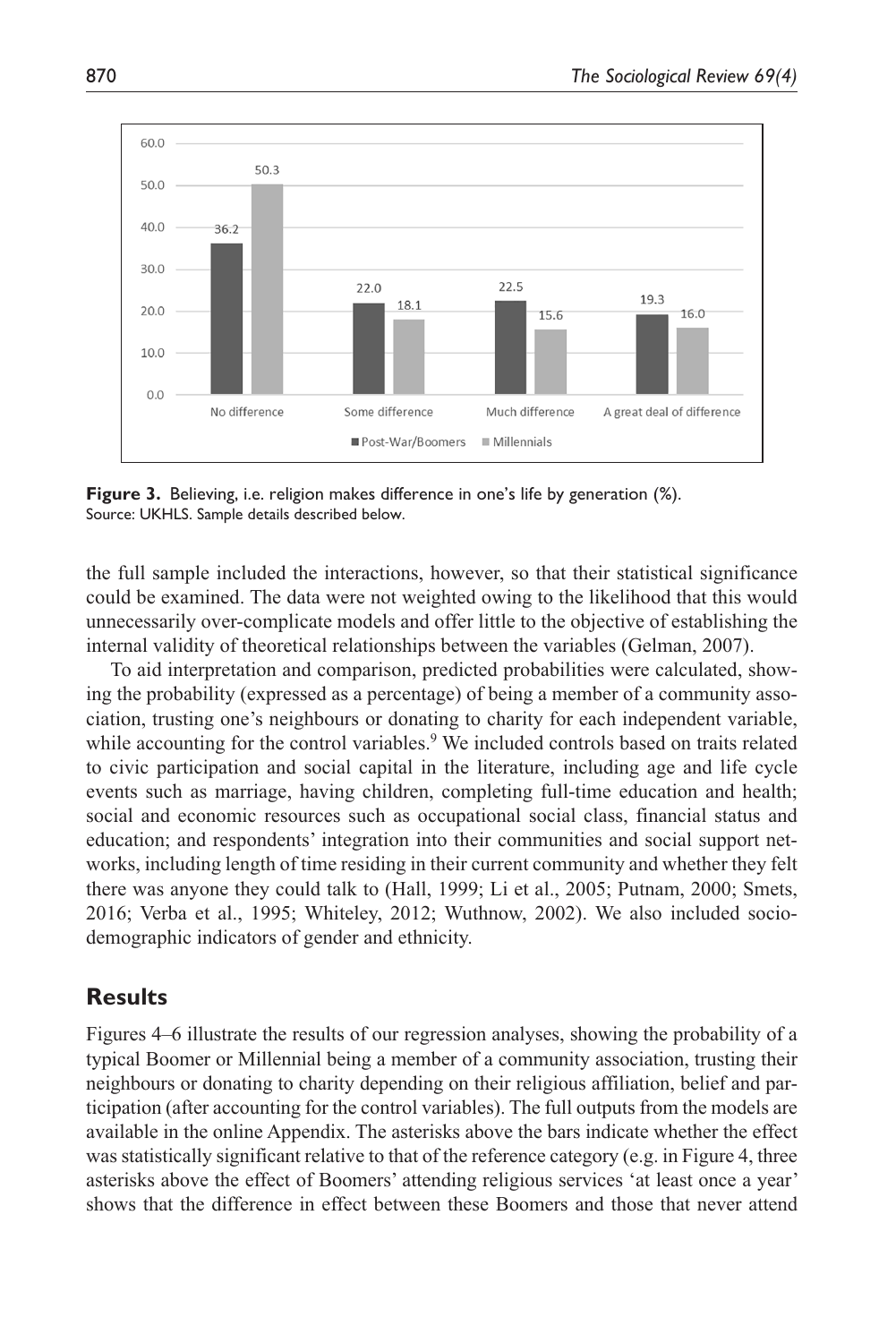

**Figure 4.** Predicted probabilities of being a member of an association by generation and three measures of religion (%).

\* statistically significant at 95% confidence level; \*\* 99% confidence level; \*\*\* 99.9% confidence level.

religious services is highly significant). The asterisks on the *x*-axis indicate whether the interaction effect between that variable and the generation variable is statistically significant (i.e. whether there was a statistically significant difference in the effect of that variable on the social capital of the Millennials relative to the Boomers).

## *Religion and associational membership*

Figure 4 focuses on associational membership. The graph confirms that Millennials are for the most part less likely to join associations than Boomers, regardless of their religious characteristics (the same is true for the graphs relating to social trust and charitable giving in Figures 5 and 6, where the generational difference is considerably larger). This supports the multiple claims that Millennials tend to have less social capital than Boomers, however the focus of this research is on the *effect* of religion within each generation, and how it may differ between generations. The figure shows that the effect of religion on membership of community associations is limited; most of the differences are small and non-significant. The exceptions include Boomer Baptists and Methodists, who are around 8% and 4% respectively more likely to join community associations than Boomers in other religious communities (or none). The same differences between Millennial Baptists and Methodists and those in other communities are greater in magnitude but non-significant.<sup>10</sup> There is no indication that identifying with a religious community makes any substantial difference to associational membership among Millennials.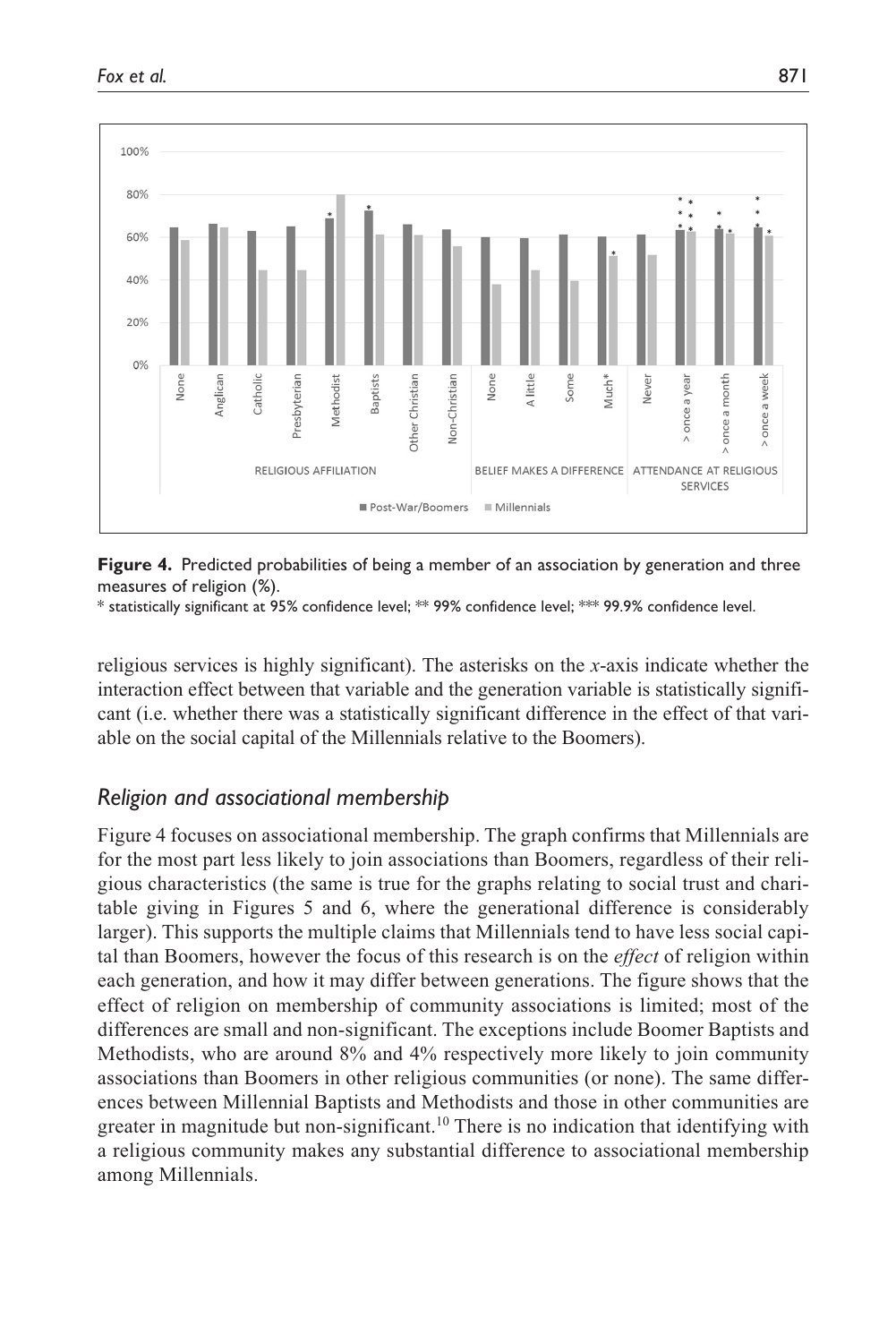

**Figure 5.** Predicted probabilities of social trust by generation and three measures of religion (%).

 $^{\ast}$  statistically significant at 95% confidence level;  $^{\ast\ast}$  99% confidence level;  $^{\ast\ast\ast}$  99.9% confidence level.

Religious belief has a similarly limited impact. There is no difference between Boomers regardless of their religious belief. There is a difference for Millennials, however, with those for whom religion makes 'much' difference to their daily lives being significantly more likely to join community associations (by around 13 points) than those for whom religious belief makes less of a difference. The significant interaction effect confirms that the difference in the effect of religious belief for between the generations is statistically significant. Finally, religious participation is shown to increase associational membership for both generations regardless of its intensity: what matters is the difference between Boomers or Millennials who participate in religious activity at all, and Boomers or Millennials who do not. The benefit of religious participation is of greater magnitude for Millennials – a Millennial who participates in religious services at least once a year (or once a month, or once a week), for example, is around 10 points more likely to join a community association than one who does not participate, while for Boomers the same difference is 3 points – but this difference in effect between generations is not statistically significant.

## *Religion and social trust*

Figure 5 shows that religion has varying effects on social trust, with notable differences both within and between generations. For Boomers, there are no significant differences in social trust between those of no religion and those who are Methodists, Baptists or other Christians. Social trust was *lower*, however, for Anglicans (by around 2 points), Catholics and Presbyterians (each by around 4 points), all of which were statistically significant.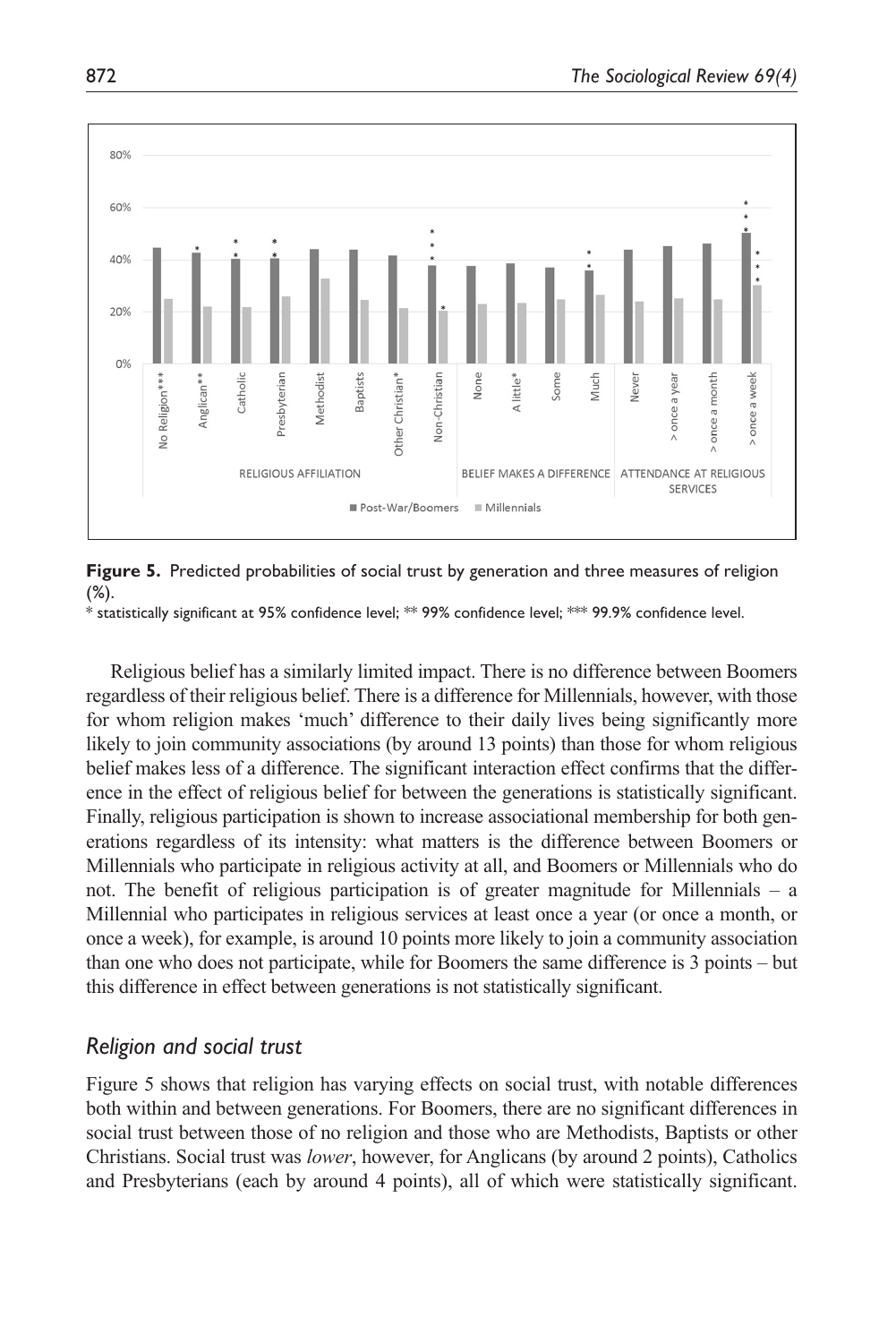

**Figure 6.** Predicted probabilities of having donated to charity by generation and three measures of religion (%).

\* statistically significant at 95% confidence level; \*\* 99% confidence level; \*\*\* 99.9% confidence level.

There are smaller yet comparable differences between communities for Millennials, but none of the effects are statistically significant. Moreover, the interaction effects for 'no religion' and Anglicans were both significant, confirming that the difference between the impact of being an Anglican and of no religion for a Boomer and a Millennial (i.e. depressing trust for the former, no impact for the latter) is statistically significant.

Religious belief has a small effect on social trust; for the most part, there is no difference in the trust of Boomers regardless of their belief, except for those for whom religion makes 'much' difference to daily life. This group of Boomers are marginally less likely (around 2 points) to trust their neighbours than Boomers with less strong belief. The coefficients for Millennials suggest increasing social trust with stronger religious belief, although none of the differences are statistically significant, suggesting that belief has no appreciable impact on Millennials' trust. Religious participation has a positive effect on social trust for both Boomers and Millennials: there are no differences between those (of either generation) who participate at least once a year or once a month compared with those who never participate in religious services, but the positive effect of participating at least once a week is highly significant for both generations, raising their respective likelihoods of trusting their neighbours by around 4–5 points each.

## *Religion and charitable giving*

Finally, Figure 6 shows the relationship between religion and charitable giving. Religious affiliation has little impact for either generation: there is no significant difference in the likelihood of donating to charity for either Boomers or Millennials depending on their religious identification, with the only exception being Presbyterian Boomers, who are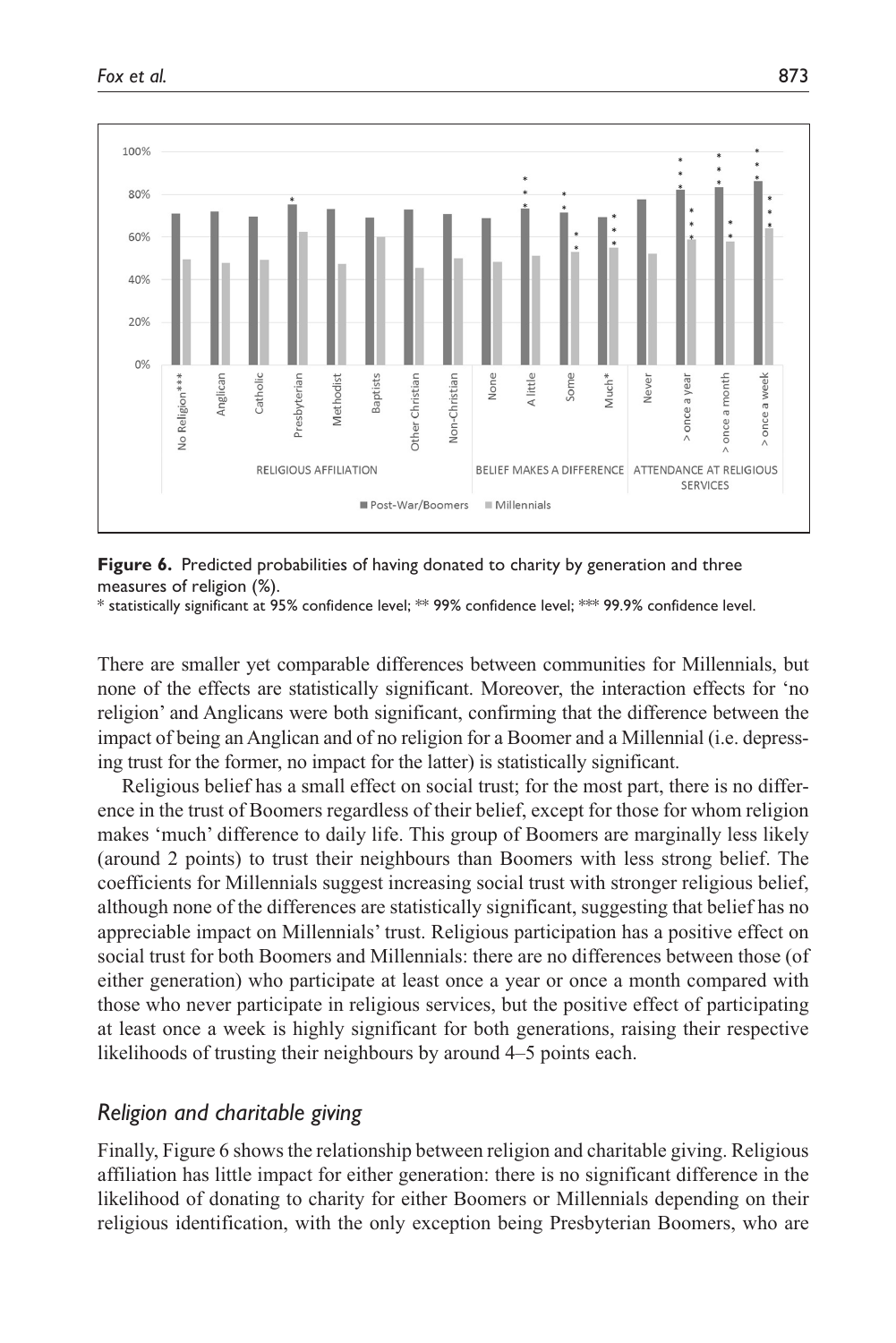around 4 points more likely to donate to charity than non-religious Boomers. The interaction effect for being 'non-religious' is, however, highly significant (coefficient 0.29\*\*\*): this suggests a positive effect *on average* for charitable giving for Millennials that identify with any religious group relative to non-religious Millennials that is greater than the effect for religious Boomers compared to non-religious Boomers. This is counter-intuitive given that none of the coefficients Millennials in specific religious communities indicated a significantly higher propensity for them to donate to charity than those of no religion; nonetheless, the data suggest that Millennials receive a greater benefit than Boomers to this particular form of social capital from religious identification.

Religious belief has a notably different impact on charitable giving for both generations. For Boomers, the effect is curvilinear: Boomers for whom religion makes no difference are as likely to donate to charity as those for whom it makes 'much' difference, but those for whom it makes 'a little' or 'some' difference are significantly more likely – by around 3 points – to donate to charity. For Millennials, on the other hand, stronger belief is associated with a greater likelihood of charitable giving: Millennials for whom religious belief makes 'some' difference to daily life are around 4 points more likely to donate to charity than those for whom it makes no difference, while those for whom it makes 'much' difference are 7 points more likely. The significant interaction effect for those for whom religion makes 'much' difference confirms that the difference in the impact of religious belief on charitable giving for Boomers and Millennials is statistically significant. Finally, religious participation is positively associated with charitable giving for both generations. A Boomer who attends religious services at least once a week is the most likely to donate to charity, and around 8 points more likely than a Boomer who does not participate in religious services. The same is true for Millennials, although the difference between those who participate weekly and who do not participate at all is 12 points (although the difference between the effects for each generation is not statistically significant). In general, Boomers and Millennials derive a comparable benefit to charitable giving from their participation in religious services.

## **Discussion**

The results above confirm, first, that Millennials have lower levels of social and religious capital than Boomers: they are less likely to join associations, trust their neighbours or donate to charity, as well as to identify with religious communities, hold religious beliefs or participate in religious activities. Our results also support the theory that there is a relationship between the two. Our findings lend some support, therefore, to the theory that generational differences in religious capital contribute to intergenerational inequalities exacerbated by differences in social capital. Our data do not, however, provide evidence that the differences in social and religious capital, or the relationship between the two, is necessarily a *generational effect*, i.e. resulting from differences in value, behaviour and/or attitude stemming from distinct socialisation experiences. While our findings would be expected if there was such an effect, the differences between Millennials and Boomers could also reflect age effects – caused by differences in biological development and life circumstances – or period effects – caused by contextual factors. Our data are not capable of effectively estimating the three effects simultaneously and so estimating one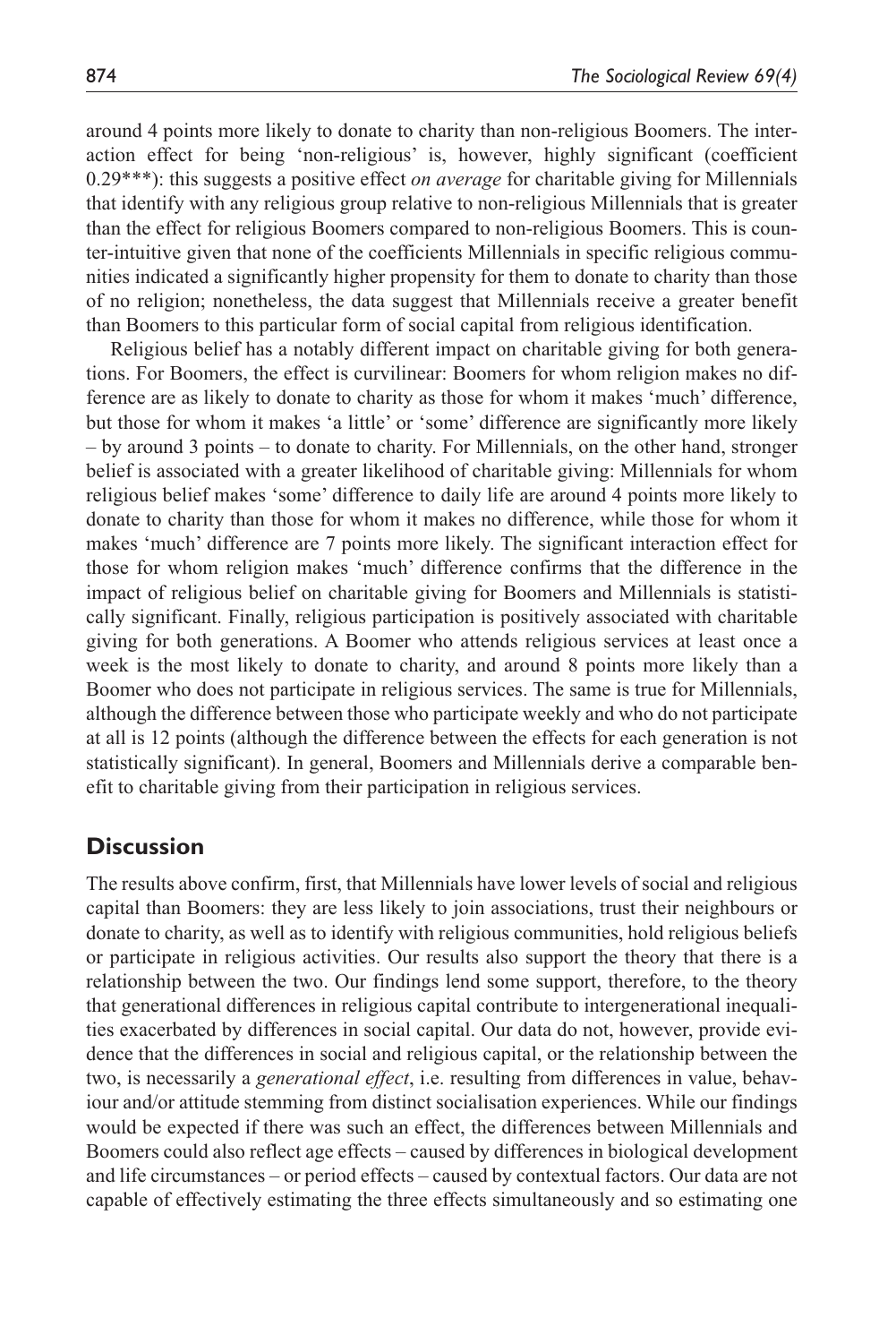(such as generational) while controlling for the other two, which is a prerequisite of reliably identifying generational differences.

Furthermore, while we have made considerable efforts to employ sufficiently diverse and relevant measures of religion and social capital, it is possible that indicators of other forms of social or religious capital that may differently represent the evolving relationships Millennials are theorised to have with religion and social institutions would produce different results. Our findings should not be taken as a generalised rejection of the possibility of Millennials having more social capital as expressed through other behaviour or attitudes, and that may be differently affected by religion, but rather evidence that they have considerably less social capital according to the best indicators available in a study of this nature. Further research that uses other indicators of social capital that may be more relevant to Millennials' social preferences (such as protest or volunteering) to test the applicability of our findings is required.

Finally, while the above discussion has focused on the positive and significant relationships between religion and social capital, the broader pattern within Figures 4–6 should also be noted: religion frequently has little or no effect on social capital. While it is fair to say that religious decline contributes to lower levels of social capital among Millennials, therefore, it should be noted that the benefits of religion for social capital are smaller than is often suggested in the literature. Given that most literature on the link between religion and social capital relies on US-based data, it is impossible to determine whether this is a finding that challenges previous research or applies only to the specific case of the UK. Nonetheless, there is clearly scope for further research into just how important religion is as a source of social capital and whether this varies across national contexts.

A further finding is that, while lower religious capital appears to contribute to lower social capital in Millennials, the relationship between religion and social capital looks to be evolving. While the differences are generally small and not found for all forms of religious capital, we find that some elements of religion have more positive effects for Millennials' social capital than Boomers'. The negative impact of identifying as Anglican, Catholic or Presbyterian on Boomers' social trust is also not apparent for Millennials. While this change does not lead religious Millennials' to have as much social capital as their elders, it does mean that religious activity and/or belief could be a more valuable source of social capital for Millennials.

The reason for this is unclear, but the literature identifies several possibilities. First, it is possible that Millennials' attachment to their religion (however expressed) is stronger or more intense than that of the Boomers, which results in the effects of that attachment being stronger. Several studies argue that younger generations develop more 'individualised' relationships with religion that are more tailored to their values, beliefs and lifestyles, which could potentially lead them to develop a stronger attachment to their religious belief or practice of choice (Becker & Dhingra, 2001; Park & Smith, 2000; Wuthnow, 2002). This cannot explain, however, why the negative impact of religion on social capital (such as that of being Anglican for Boomers' social trust) is not apparent for Millennials. Another possibility is that our findings reflect Millennials' *weaker* relationship with religion, which leads them to be more open to alternative influences on their social capital. People with strong connections to religion may have less time or inclination for other forms of social interaction, making them more dependent on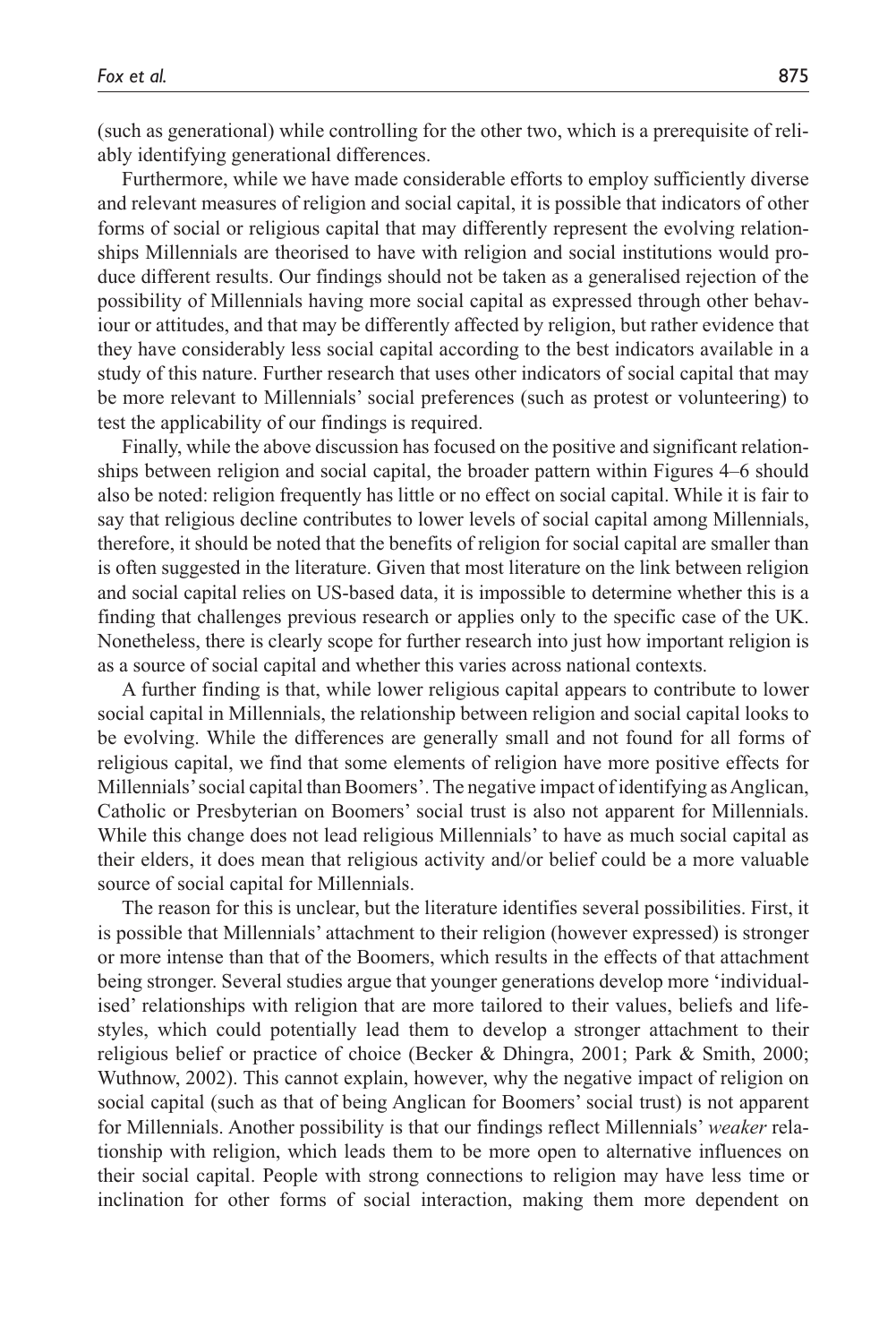religious capital for social relations and potentially increasing its impact (Lam, 2002). If religiously inclined Millennials develop weaker connections with religion, they may have 'more room' for interaction in other community environments that provide alternative sources of social capital. This could mean that the negative consequences of religion would be mitigated, and positive consequences supplemented, by those other sources.

A third theory is that these results reflect interactions *between* generations. As shown above, Boomers tend to have more social capital than Millennials and are more likely to be religious. Religious Millennials may be more likely to encounter and interact with Boomers than non-religious Millennials. This could give religious Millennials access to their elders' social networks and resources as a result, thereby providing a 'boost' to the value of their religious capital. Religious Boomers, in contrast, are likely to encounter other Boomers who will have similarly high levels of social capital – their interactions may well bring them less of a benefit as a result. A final possibility is that these findings reflect the interaction of religion with other (unmeasured) social values. Rahn and Transue (1998) argue that both diminishing social and religious capital reflect the increasing prominence of 'a value orientation characterised by the conjunction of non-traditional values with consumption-oriented values' (Rahn & Transue, 1998, p. 551). Often associated with neoliberalism, this generates an 'acquisitive syndrome' that favours individual competition, prosperity and success. Interaction with others based on shared beliefs or interests, therefore, becomes less common and even counter-productive, and so religious and social interaction decline (Bruce, 2002, 2013; Dinham et al., 2009; Lam, 2002; Rahn & Transue, 1998; Wuthnow, 1992). This theory suggests that social changes are leading to a greater expression of such values during the formative socialisation of Millennials, and contributing to their lower levels of social interaction and capital (Dinham et al., 2009; Rahn & Transue, 1998). It both causes and is compounded by falling religious capital, as younger people are dissuaded from interacting with institutions that promote collective endeavour and shared prosperity (Rahn & Transue, 1998). Religious Millennials, therefore, are likely to be exposed to values and activities that are rare in other institutions in their lives (at least relative to the experiences of Boomers). This rarity might mean that religious experiences have more of an impact on the attitudes and values that inform their social behaviour, and so ultimately their social capital.

## **Conclusion**

Intergenerational inequality is an increasingly prevalent feature of public debate, media discourse and policy-making in many Western societies, as evidence grows that today's young people do not enjoy the same economic security or quality of life as previous generations. While differences in social capital are not the only cause of intergenerational inequalities or conflicts, the fact that social capital has a positive impact on many characteristics in which such inequalities are so stark makes them an important contributor. This study has examined the role of religion as a contributor to intergenerational inequalities in social capital. Traditionally identified as a 'wellspring' of social networks, skills and values, we have examined the relationship between religious and social capital for Boomers and Millennials in the UK and considered the potential for differences in religious capital to explain differences in social capital. While our findings support the claim that the relationship between religion and social capital is evolving, they primarily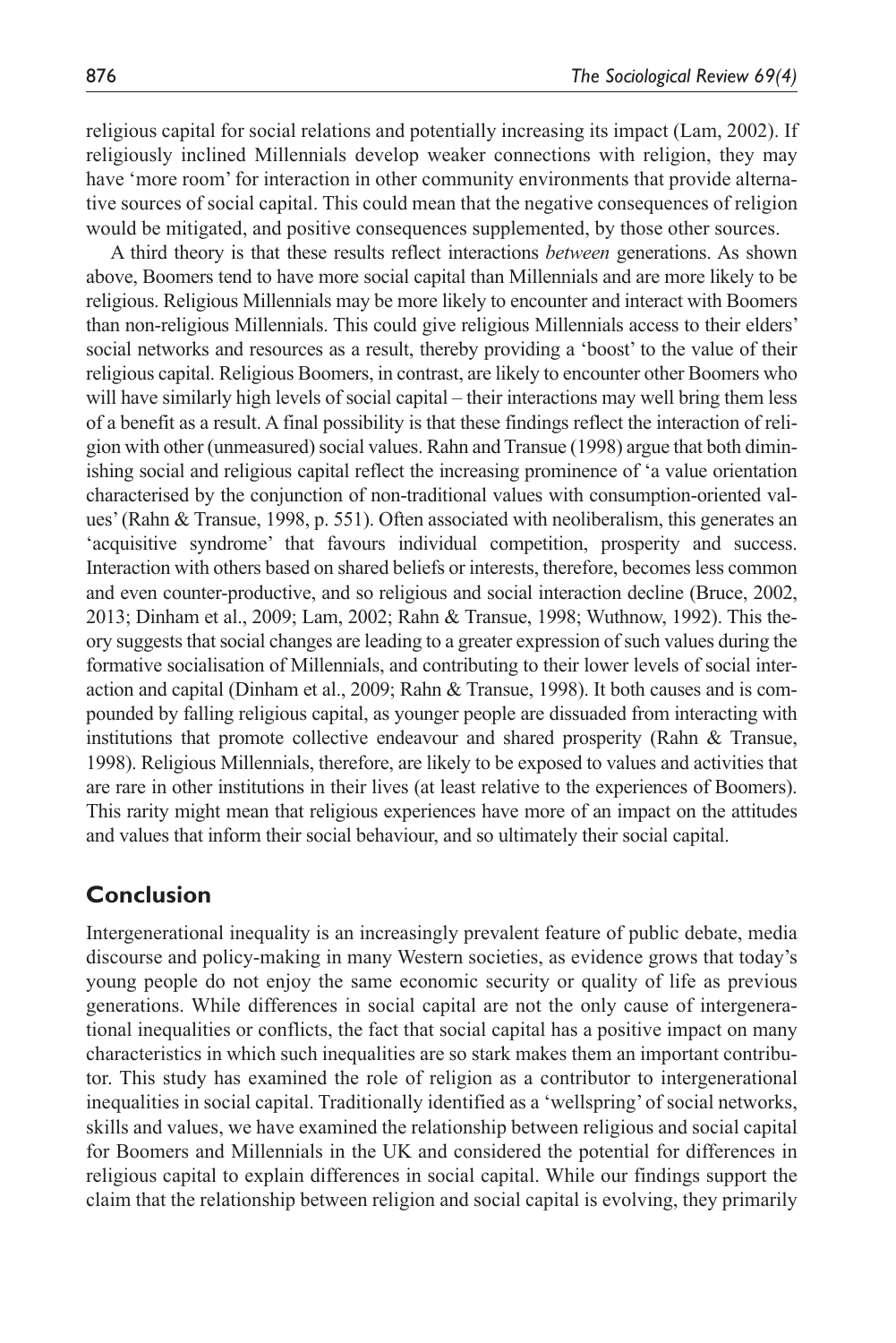show that Millennials do indeed have less social capital than Boomers, and that their lower levels of religious capital contributes to this. That said, the *overall* impact of religion on social capital is fairly limited: while greater engagement with religion would most likely increase young people's social capital, therefore, it would not dramatically alter their social attitudes or behaviour to the extent of reversing generational differences in social capital.

Our study raises important questions about the relationship between religion and social capital in the context of significant social change and the evolving relationship between citizens and social institutions. More research is needed to better understand the role that religion plays in structuring the social lives and relationships of younger citizens. Future studies might also pay attention to the different character of religious institutions both within and across different faiths – and the extent to which they are inward or outward facing – to better understand how they affect bridging and bonding social capital. A further question regards the role of geography: our analysis has essentially assumed that all respondents live and express their religious characteristics in the same environment, but the effect of religion could differ across different social environments. A Presbyterian in Wales, for example, is likely to be part of a very small and potentially exclusive community, while a Presbyterian in Scotland will be surrounded by many who hold similar beliefs. This would mean they have very different opportunities for social interaction and access to social networks of considerably different size; could this mean, therefore, that the benefits of being a Presbyterian, or holding Presbyterian beliefs, vary for the two individuals? This could also be relevant for intergenerational differences, with young people being far more likely to live in cities (particularly if they go to university) while older people are more likely to live in towns, suburbs and rural areas, which have considerable implications for social interactions and the opportunities to form social networks. Finally, future research might also consider the processes that drive young people towards a religious connection in the first place, given the diminishing role of intergenerational transmission in this process (as evidenced by the generational decline of religious identification), and the fact that such a connection makes young people part of an increasingly small minority among their peers.

## **Acknowledgements**

The authors would like to thank the anonymous reviewers and colleagues at the Wales Institute of Social and Economic Research, Data and Methods, the Annual Conference of British Sociological Association, the Annual Conference of the Elections, Public Opinion and Parties group, and the Annual Conference of the Political Studies Association for feedback and support with this research. All errors are the responsibility of the authors alone.

## **Funding**

This research was partially funded by the Economic and Social Research Council (grant number ES/L009099/1).

## **Supplemental material**

Supplemental material for this article is available online.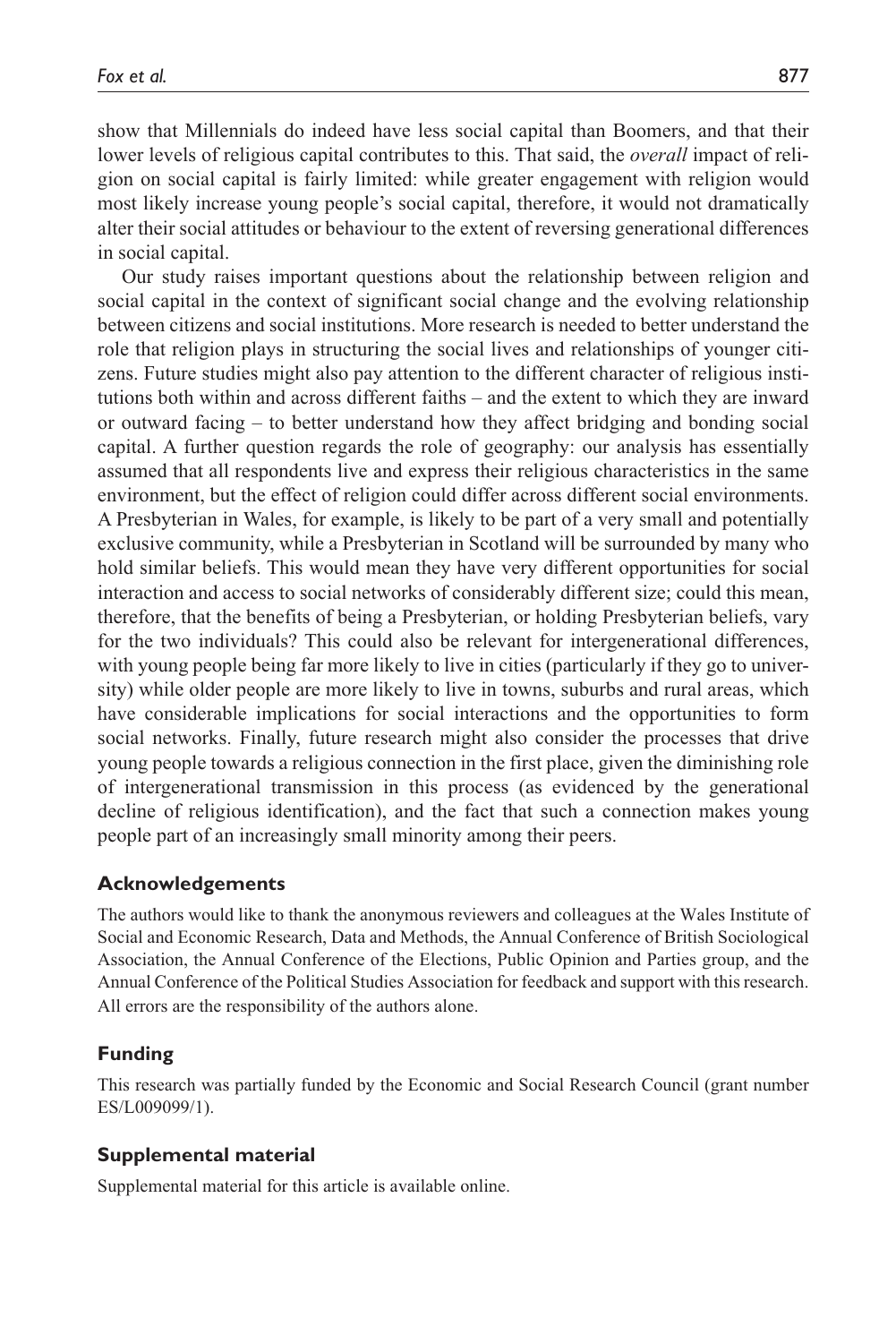#### **Notes**

- 1. Associational membership is a staple indicator of social capital, but criticised because it represents institutions younger people may find irrelevant. The UKHLS measure, however, includes associations that young people are argued to be more likely to join, such as environmental groups or voluntary services associations (Norris, 2002). The full range of associations measured includes political parties, trade unions, environmental groups, parents' associations, tenants' and residents' associations, pensioners' associations, social clubs, sports clubs, professional organisations, women's organisations, voluntary service organisations, the Women's Institute, 'other' community groups and 'other' organisations. Respondents who were a member of any organisation were scored '1', and those who were not were scored '0'. The data are based on the *orgm* variables in BHPS Waves 1–5, 7, 9, 11, 13, 15 and 17, and UKHLS Waves 3 and 6. The range of associations measured by UKHLS also includes religious associations; this was omitted from the analysis to minimise threats to interval validity.
- 2. Variable *sctrust* in BHPS Waves 8, 10, 13, 15, 17 and 18, and UKHLS Wave 1. Variable *chargv* in UKHLS Waves 2, 4 and 6.
- 3. Variable *religion* available in BHPS Waves 1, 7, 9, 14 and 18; UKHLS Waves 1 and 4
- 4. It would have been preferable to disaggregate the 'other Christian' and 'non-Christian' categories, however the samples of groups within each were far too small to sustain reliable analyses.
- 5. Variable *religionattendance* available in all waves, but BHPS Waves 13 and 17; UKHLS Waves 2–4.
- 6. Variable *religiondifference* available in all waves, but BHPS Waves 13 and 17; UKHLS Waves 2–4.
- 7. All replication materials are available from the authors on request.
- 8.  $N = 2,211,096$  (92,129 unique observation across 24 waves). Baby Boomer subset  $n =$ 797,832 (33,243 unique observations across 24 waves). Millennials subset *n* = 1,413,264 (58,886 unique observations across 24 waves).
- 9. These were calculated post-estimation of the full models, using the *margins* command in Stata 14.
- 10. Note that the non-significance of this effect, and others relating to Millennial Methodists, could be a result of low statistical power given the low number of Millennial Methodists in our sample. Without further research – and as our study points out there has been no previous research into the differential effects of religious identification (or belief or behaviour) on social capital across generations – we cannot read more into this result than its non-significance warrants. Interrogating such findings would be a worthy direction of further research, but would require considerably larger samples of Millennial Methodists than are available in even large nationally representative samples such as UKHLS.

## **References**

Bauman, Z. (2000). *Liquid modernity*. Polity Press.

- Becker, P. E., & Dhingra, P. H. (2001). Religious involvement and volunteering: Implications for civil society. *Sociology of Religion*, *62*(3), 315–335.
- Becketti, S. (2013). *Introduction to time series using Stata*. Stata Press.
- Bourdieu, P. (1985). The forms of capital. In J. G. Richardson (Ed.), *Handbook of theory and research for the sociology of education* (pp. 241–258). Greenwood.
- Bruce, S. (1996). Religion in Britain at the close of the 20th century: A challenge to the silver lining perspective. *Journal of Contemporary Religion*, *11*(3), 261–275.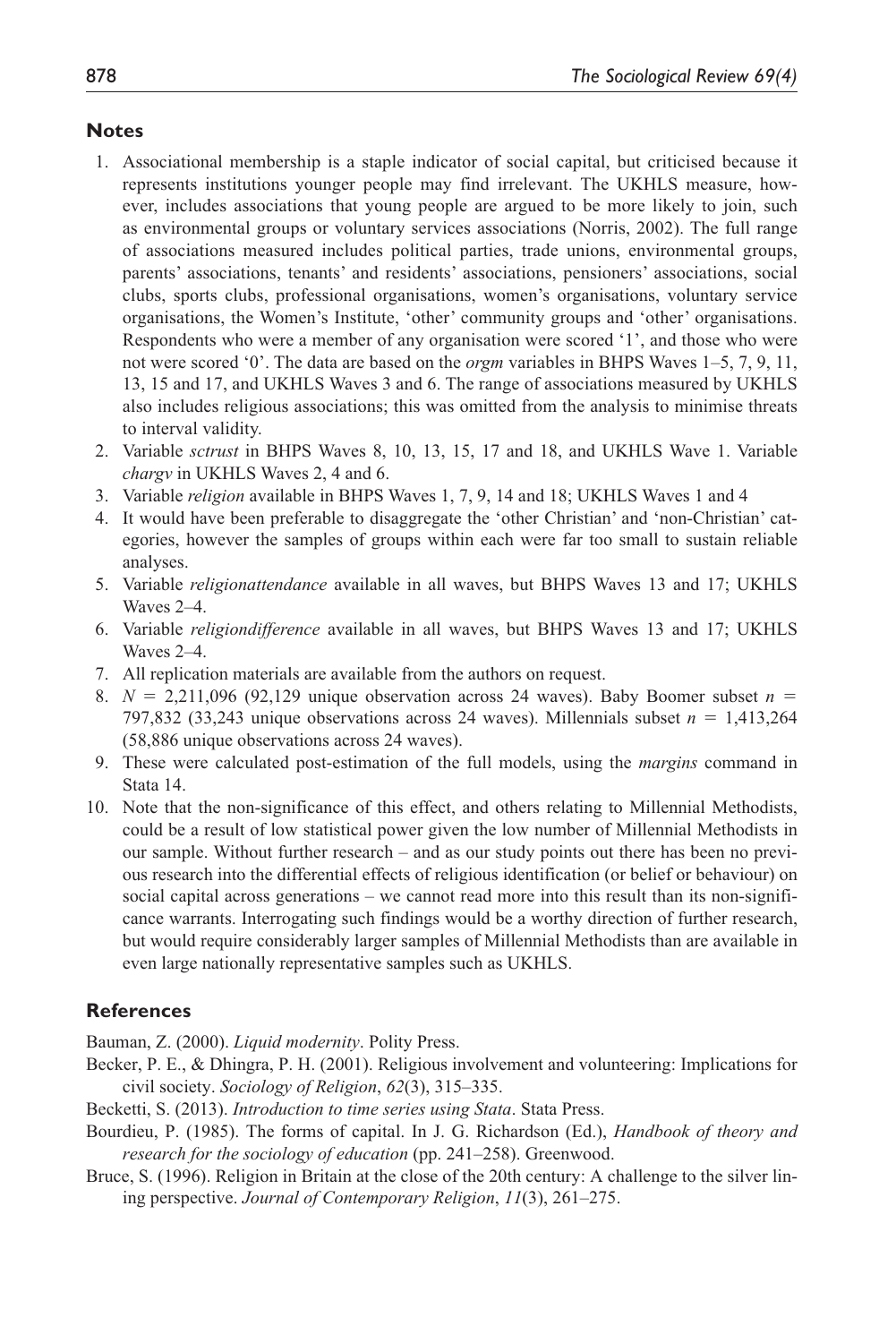- Bruce, S. (2002). Praying alone? Church-going in Britain and the Putnam thesis. *Journal of Contemporary Religion*, *17*(3), 317–328.
- Bruce, S. (2013). *Politics and religion in the United Kingdom*. Routledge.
- Caputo, R. K. (2009). Religious capital and intergenerational transmission of volunteering as correlates of civic engagement. *Nonprofit and Voluntary Sector Quarterly*, *38*(6), 983–1002.
- Clements, B. (2015). *Religion and public opinion in Britain*. Palgrave Macmillan.
- Coleman, J. S. (1988). Social capital in the creation of human capital. *American Journal of Sociology*, *94*, S95–S121
- Dalton, R. J. (2013). *The apartisan American*. CQ Press.
- Dinham, A. (2009). *Faiths, public policy and civil society: Problems, policies and controversies*. Springer.
- Dinham, A., Furbey, R., & Lowndes, V. (Eds.). (2009). *Faith in the public realm: Controversies, policies and practices*. Policy Press.
- Driskell, R. L., Lyon, L., & Embry, E. (2008). Civic engagement and religious activities: Examining the influence of religious tradition and participation. *Sociological Spectrum*, *28*(5), 578–601.
- Flanagan, C., Finlay, A., Gallay, L., & Kim, T. (2012). Political incorporation and the protracted transition to adulthood: The need for new institutional inventions. *Parliamentary Affairs*, *65*(1), 29–46.
- Furlong, A., & Cartmel, F. (2012). Social change and political engagement among young people: Generation and the 2009/2010 British Election Survey. *Parliamentary Affairs*, *65*(1), 13–28.
- Gelman, A. (2007). Struggles with survey weighting and regression modelling. *Statistical Science*, *22*(2), 153–164.
- Geraci, A., Nardotto, M., Reggiani, T., & Sabatini, F. (2018). *Broadband internet and social capital*.<https://arxiv.org/abs/1810.04575>(accessed 17 April 2019).
- Grasso, M. T. (2014). Age, period and cohort analysis in a comparative context: Political generations and political participation repertoires in Western Europe. *Electoral Studies*, *33*, 63–76.
- Greeley, A. (1997). Coleman revisited: Religious structures as a source of social capital. *American Behavioural Scientist*, *40*(5), 587–594.
- Hadaway, C. K., & Marler, P. L. (1998). Did you really go to church this week? Behind the poll data. *Religion Online*. [www.religion-online.org/article/did-you-really-go-to-church-this](www.religion-online.org/article/did-you-really-go-to-church-this-week-behind-the-poll-data/)[week-behind-the-poll-data/](www.religion-online.org/article/did-you-really-go-to-church-this-week-behind-the-poll-data/) (accessed 10 February 2020).
- Hall, P. A. (1999). Social capital in Britain. *British Journal of Political Science*, *29*(3), 417–461.
- Heath, A. (2015, November 11). *The uneven distribution and decline of social capital in Britain* [Paper presentation]. The State of Social Capital in Britain Conference, ESRC Festival of Social Science, London.
- Jennings, M. K., & Stoker, L. (2004). Social trust and civic engagement across time and generations. *Acta Politica*, *39*, 342–379.
- Johnsen, S. (2013). Where's the 'faith' in 'faith-based' organisations? The evolution and practice of faith-based homelessness services in the UK. *Journal of Social Policy*, *43*(2), 413–430.
- Kemp-King, S. (2016). *The graduate premium: Manna, myth or plain mi-selling?* Intergenerational Foundation. [www.if.org.uk/wp-content/uploads/2016/09/Graduate\\_Premium\\_final.compressed.](www.if.org.uk/wp-content/uploads/2016/09/Graduate_Premium_final.compressed.pdf) [pdf](www.if.org.uk/wp-content/uploads/2016/09/Graduate_Premium_final.compressed.pdf) (accessed 10 February 2020).
- King, P. E., & Furrow, J. L. (2004). Religion as a resource for positive youth development: Religion, social capital, and moral outcomes. *Developmental Psychology*, *40*(5), 703– 713.
- Kingman, D. (2016). *Generations apart? The growth of age segregation in England and Wales*. Intergenerational Foundation. [www.if.org.uk/wp-content/uploads/2016/09/Generations-](www.if.org.uk/wp-content/uploads/2016/09/Generations-Apart_Report_Final_Web-Version-1.pdf)Apart Report Final Web-Version-1.pdf (accessed 10 February 2020).